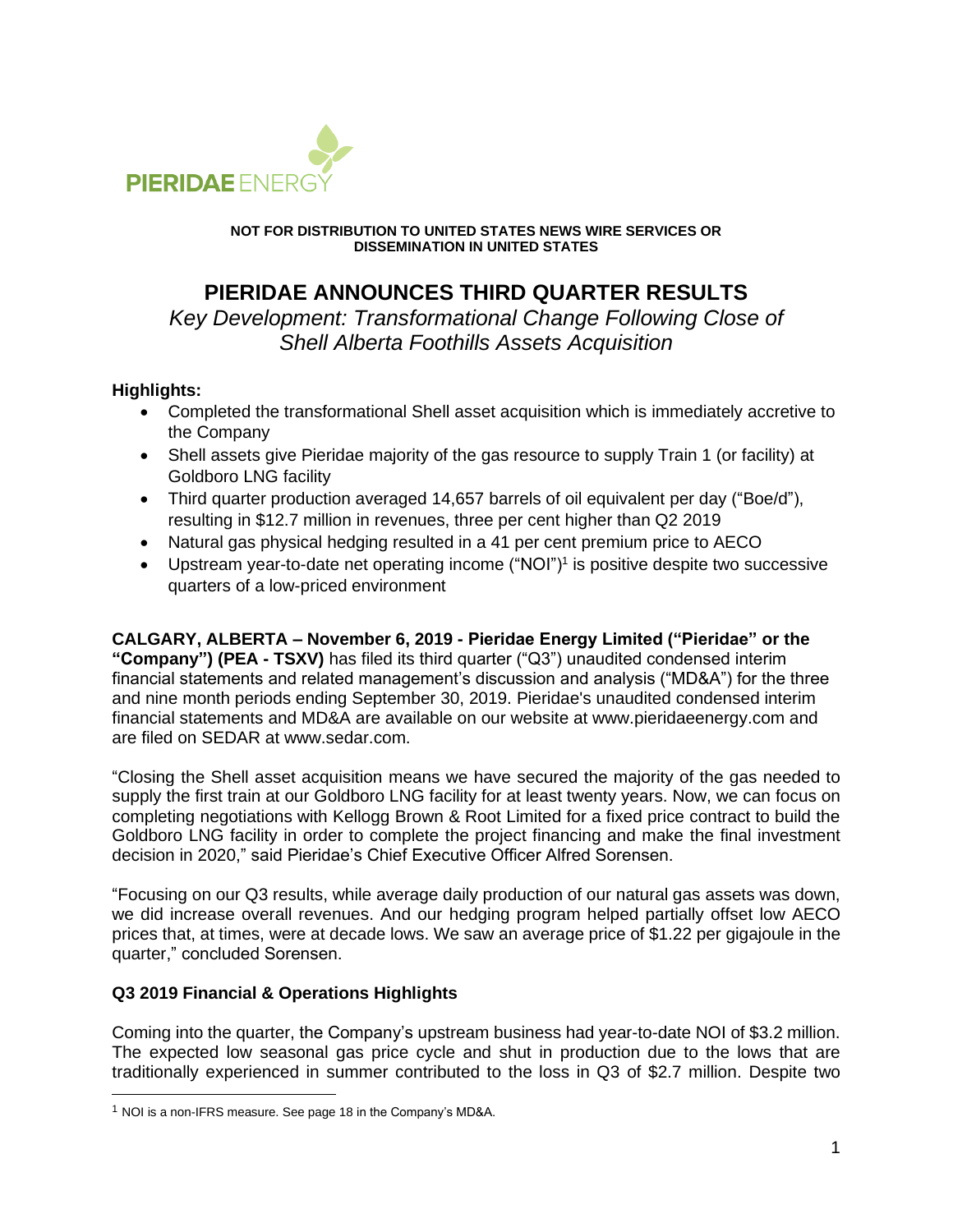successive quarters of this low pricing environment, the upstream business continues to have year-to-date positive NOI.

Petroleum and natural gas revenues, net of royalties, in Q3 were \$12.6 million, a \$.7 million increase from Q2 2019. An increase in natural gas revenues from \$10.0 million in Q2 2019 to \$10.4 million in Q3 2019 accounted for much of the improvement. A higher realized average natural gas price for Pieridae of \$1.22 per gigajoule ("GJ") was 41 per cent higher than the average AECO price, which speaks to the value of the Company's recently implemented physical hedging program.

## Net Operating Income & Operating Netbacks Net Operating Income

| Upstream segment                        | For the three months ended |                |   |                | For the nine-months ended |           |  |               |
|-----------------------------------------|----------------------------|----------------|---|----------------|---------------------------|-----------|--|---------------|
| (\$000s, except where otherwise stated) |                            | September      |   | September      |                           | September |  | September 30, |
|                                         |                            | 30, 2019       |   | 30, 2018       |                           | 30, 2019  |  | 2018          |
| Revenue (net of royalties)              |                            | 12,638         |   | $\blacksquare$ |                           | 46,929    |  |               |
| Realized loss on risk                   |                            |                |   |                |                           |           |  |               |
| management contracts                    |                            | $\blacksquare$ | Ś | $\blacksquare$ | \$                        | (656)     |  |               |
| Net operating expenses                  |                            | (13,906)       |   | (103)          | \$                        | (40, 924) |  | (427)         |
| <b>Transportation expense</b>           |                            | (1,464)        |   | $\blacksquare$ |                           | (4,880)   |  |               |
| Net operating (loss) income             |                            | (2,732)        |   | (103)          | \$                        | 469       |  | (427)         |

As mentioned, Q3 production averaged 14,657 Boe/d, comprised of 99 per cent natural gas and one per cent natural gas liquids ("NGL's") and condensate. Year to date production averaged 15,744 Boe/d. This production is below estimated combined field capacity and is related to voluntary well shut-ins due to low gas prices.

NGL pricing was flat in Q3 2019. Pieridae realized an average price of \$42.45 per barrel ("bbl") versus \$41.83 per bbl in Q2 2019. The year to date average price for NGL sales was \$43.22 per bbl.

The poor pricing environment continues to force the Company to limit its capital investment to sustaining production, as opposed to growing it. Consequently, exploration and development expenditures in the quarter were \$1.8 million. Year to date expenditures totalled \$3.3 million.

Finally, there was a deliberate reduction in spending on the proposed Goldboro LNG facility and this was responsible for much of the improvement in the Company's overall loss in Q3 2019 of \$13.2 million down 33 per cent from Q2 2019. Instead, the Company focused its efforts on closing the Shell acquisition.

## **Q3 2019 Developments**

## **Uniper Deadlines Extensions**

On July 11, 2019, Pieridae negotiated extensions of the key deadlines under its 20-year agreement with Germany's largest utility Uniper. These included expected commercial deliveries of gas to Uniper to start between November 30th, 2024 and May 31st, 2025; and the extension to September 30, 2020 of the deadline to make a positive financial investment decision for the Company's proposed Goldboro LNG facility. The 20-year agreement with Uniper is for all of Train 1 at Goldboro or 5 million tonnes per annum.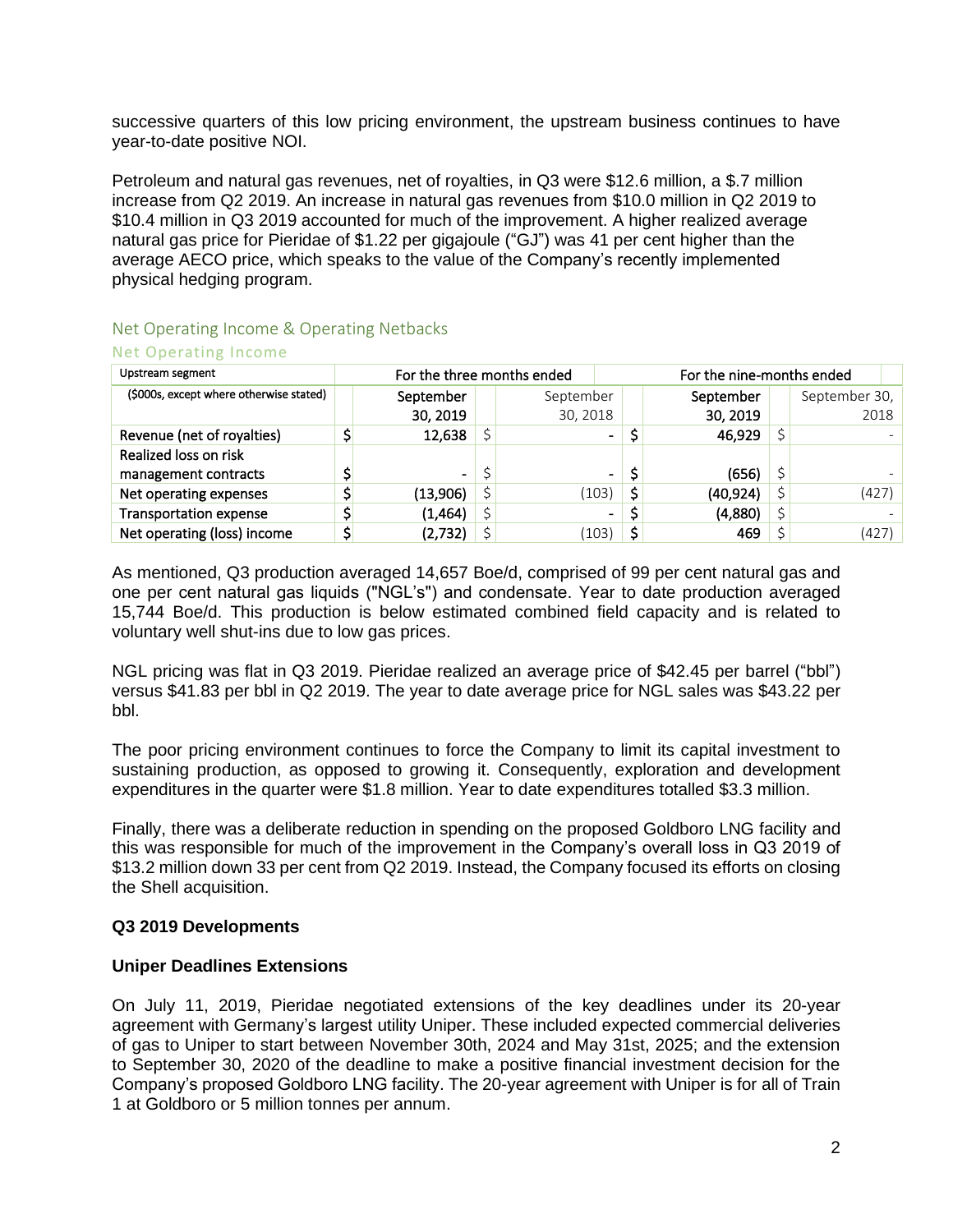## **Shell Assets Acquisition Close**

On October 17, 2019, Pieridae announced it had completed a transformational milestone for the Company by closing the transaction to purchase all of Shell Canada Energy's midstream and upstream assets in the Southern Alberta Foothills for \$190 million. The acquisition includes approximately 28,634 Boe/d, three deep cut sour gas processing plants: Jumping Pound, Caroline and Waterton, a 14 per cent working interest in the Shantz sulphur forming plant, and approximately 1,700 kilometres of pipelines.

The acquisition gives Pieridae a better product mix, creating a stronger business platform which will help protect the Company from overall price volatility. The acquisition is immediately accretive and contributes positive operating cash flow to Pieridae, is a major step forward for the supply for Train 1 of the Goldboro LNG facility, makes the Company a major player in the Alberta midstream and conventional upstream natural gas industries, and sees Shell take an equity interest in Pieridae.

Pieridae now has an extensive drilling inventory that includes multiple dry gas and liquids-rich gas reservoirs within the Foothills area. The new employees coming from Shell have strong experience managing the four major processing facilities and associated midstream assets. Together with existing Foothills drilling and development experience within the Company, Pieridae is well positioned to leverage the US\$1.5 billion of the government-backed loan guarantees for conventional gas supply development which the German government approved in principle. This amount is in addition to the US\$3.0 billion of government-backed loan guarantees for the construction of the Goldboro LNG facility which the German government has also approved in principle.

Certain aspects of the asset retirement obligation with respect to the Jumping Pound and Waterton gas plants remain with Shell.

#### **Q4 2019 and 2020 Guidance:**

There will be no significant capital expenditures in Q4 2019. Consistent with prior guidance, with the closing of the Shell acquisition, management is expecting an increase in production to between 40,000 and 50,000 Boe/d in the latter part of the year. This represents an increase of between 230 to 290 per cent over Q3 2019 exit production of 17,300 Boe/d. Pieridae has approved a pre Final Investment Decision ("FID") Capital budget of \$32 million and LNG Development expense budget of \$16 million in 2020. A further update on 2020 operational guidance will be provided prior to year end.

## **About Pieridae**

Founded in 2011, Pieridae, a majority Canadian owned corporation based in Calgary, is focused on the development of integrated energy-related activities, from the exploration and extraction of natural gas to the development, construction and operation of the Goldboro LNG facility and the production of LNG for sale to Europe and other markets. Pieridae is on the leading edge of the re-integration of the LNG value chain in North America. After completion of all the transactions disclosed in this news release, Pieridae has 157,459,584 common shares issued and outstanding which trade on the TSX Venture Exchange (PEA).

#### **For further information please contact:**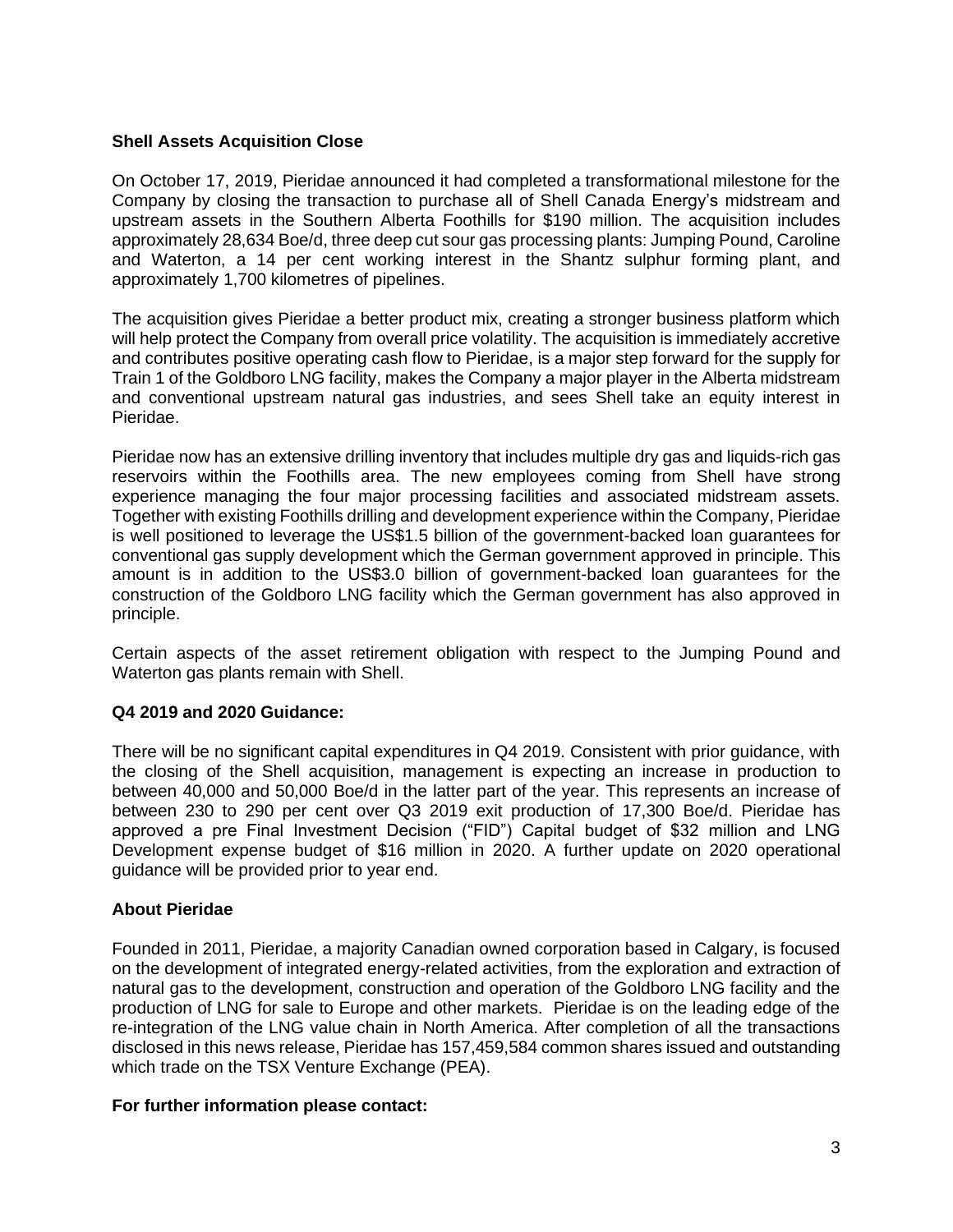#### **Alfred Sorensen, Chief Executive Officer**

Telephone: (403) 261-5900

#### **James Millar, Director, External Relations**

Telephone: (403) 261-5900

## **Forward-Looking Statements**

Certain statements contained herein may constitute "forward-looking statements" or "forwardlooking information" within the meaning of applicable securities laws (collectively "forward-looking statements"). Words such as "may", "will", "should", "could", "anticipate", "believe", "expect", "intend", "plan", "potential", "continue", "shall", "estimate", "expect", "propose", "might", "project", "predict", "forecast" and similar expressions may be used to identify these forward-looking statements.

Forward-looking statements involve significant risk and uncertainties. A number of factors could cause actual results to differ materially from the results discussed in the forward-looking statements including, but not limited to, risks associated with oil and gas exploration, development, exploitation, production, marketing and transportation, loss of markets, volatility of commodity prices, currency fluctuations, imprecision of resources estimates, environmental risks, competition from other producers, incorrect assessment of the value of acquisitions, failure to realize the anticipated benefits or synergies from acquisitions, delays resulting from or inability to obtain required regulatory approvals and ability to access sufficient capital from internal and external sources and the risk factors outlined under "Risk Factors" and elsewhere herein. The recovery and resources estimate of Pieridae's reserves provided herein are estimates only and there is no guarantee that the estimated resources will be recovered. As a consequence, actual results may differ materially from those anticipated in the forward-looking statements.

Forward-looking statements are based on a number of factors and assumptions which have been used to develop such forward-looking statements, but which may prove to be incorrect. Although Pieridae believes that the expectations reflected in such forward-looking statements are reasonable, undue reliance should not be placed on forward-looking statements because Pieridae can give no assurance that such expectations will prove to be correct. In addition to other factors and assumptions which may be identified in this document, assumptions have been made regarding, among other things: the impact of increasing competition; the general stability of the economic and political environment in which Pieridae operates; the timely receipt of any required regulatory approvals; the ability of Pieridae to obtain qualified staff, equipment and services in a timely and cost efficient manner; the ability of the operator of the projects which Pieridae has an interest in, to operate the field in a safe, efficient and effective manner; the ability of Pieridae to obtain financing on acceptable terms; the ability to replace and expand oil and natural gas resources through acquisition, development and exploration; the timing and costs of pipeline, storage and facility construction and expansion and the ability of Pieridae to secure adequate product transportation; future commodity prices; currency, exchange and interest rates; the regulatory framework regarding royalties, taxes and environmental matters in the jurisdictions in which Pieridae operates; timing and amount of capital expenditures, future sources of funding, production levels, weather conditions, success of exploration and development activities, access to gathering, processing and pipeline systems, advancing technologies, and the ability of Pieridae to successfully market its oil and natural gas products.

Readers are cautioned that the foregoing list of factors is not exhaustive. Additional information on these and other factors that could affect Pieridae's operations and financial results are included